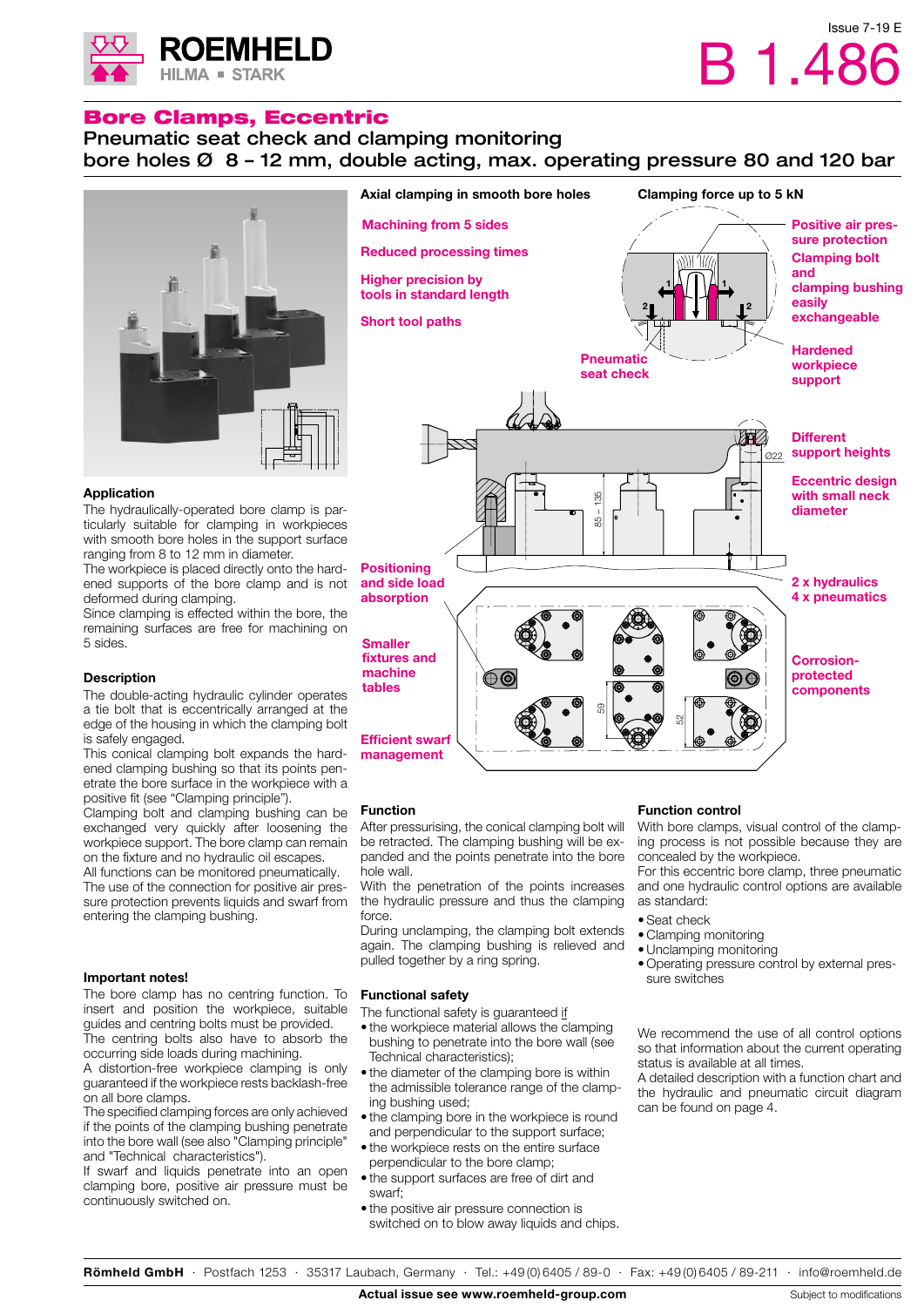#### Clamping principle

To ensure that the workpiece is clamped onto the hardened workpiece support with the highest possible force, a positive connection must be established between the clamping bushing and the smooth bore wall.

During the clamping process, the conical clamping bolt spreads the hardened clamping bushing and the circumferential points penetrate into the softer workpiece material.

The penetration depth depends on the hardness of the material. Hardened, highly-tempered but also too soft materials are therefore not suitable (see "Technical characteristics"). In case of doubt, a clamping test should be carried out.

## Clamping bore

A closed clamping bore has the advantage that no swarf or liquids can get into the bore clamp through the clamping bushing during machining.

However, the positive air pressure connection can only be switched off if no liquid is present at the workpiece support.

With the open bore, however, the positive air pressure connection must remain permanently switched on.

## Clamping bushings

Example: clamping bore Ø 10 mm

Nominal diameter of the

# clamping bushing 10



## Workpiece loading and positioning

The workpiece is to be guided by insertion pins, especially during automatic loading by robots. The bore clamps have no centring function. Additional positioning pins (round and flattened) have the following functions:

- to bring workpieces into an exact machining position;
- to absorb side loads if these are greater than 10 % of the clamping force of the bore clamps.

The functions "Insert" and "Position" can be combined if the centring is long enough (see example  $a > b$ ).

## Positioning tolerance

Since the clamping bushing in the housing is radially movable, the workpiece can be positioned with a positioning tolerance of  $\pm$  0.4 mm.

## Distance tolerance

The distance tolerance of 2 clamping bores can be max.  $\pm 0.8$  mm if both bore clamps are positioned at the zero point (nominal dimension). This is made possible by using the two holes 5 H7 in the flange surface of the bore clamps.











Clamping bushing unclamped



Admissible tolerance of the clamping bore





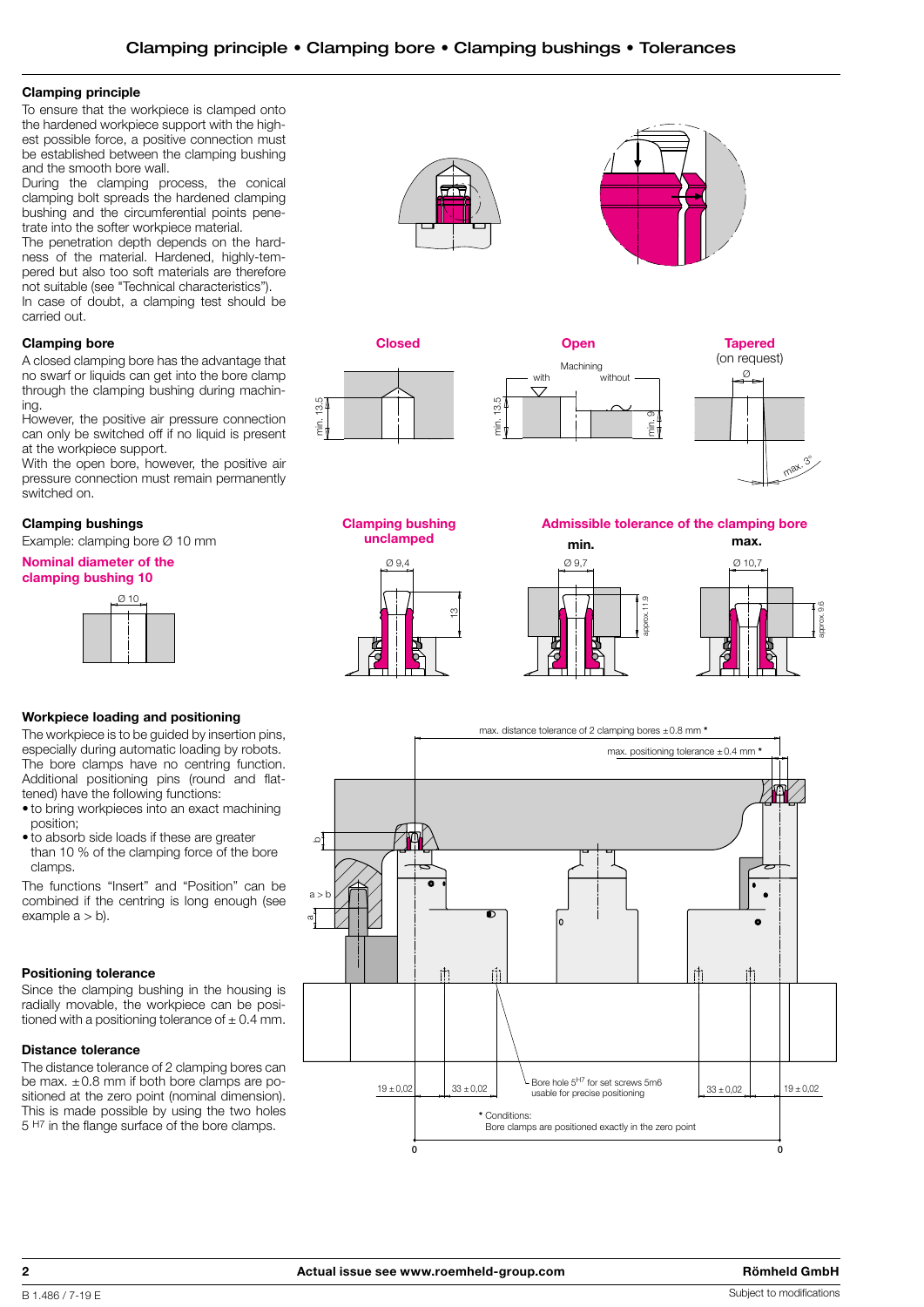**Dimensions** Technical Characteristics • Accessories







#### Elastic deformation ∆ H when clamping the workpiece



## Part no. BCE1XX0 HXXXSZ

| Bore hole Ø Height H |               | Elastic deformation $\Delta H$<br>with load | Weight |
|----------------------|---------------|---------------------------------------------|--------|
| [mm]                 | [mm]          | [µm / kN]                                   | [kg]   |
| BCE1XX0              | <b>HXXXSZ</b> |                                             |        |
| 08                   | 085           | $-1.60$                                     | 1.20   |
| 09                   | 095           | $-1.88$                                     | 1.22   |
| 10                   | 105           | $-2.16$                                     | 1.24   |
| 11                   | 115           | $-2.44$                                     | 1.26   |
| 12                   | 125           | $-2.72$                                     | 1.28   |
|                      | 135           | $-3.00$                                     | 1.30   |
|                      |               |                                             |        |

Other sizes on request.